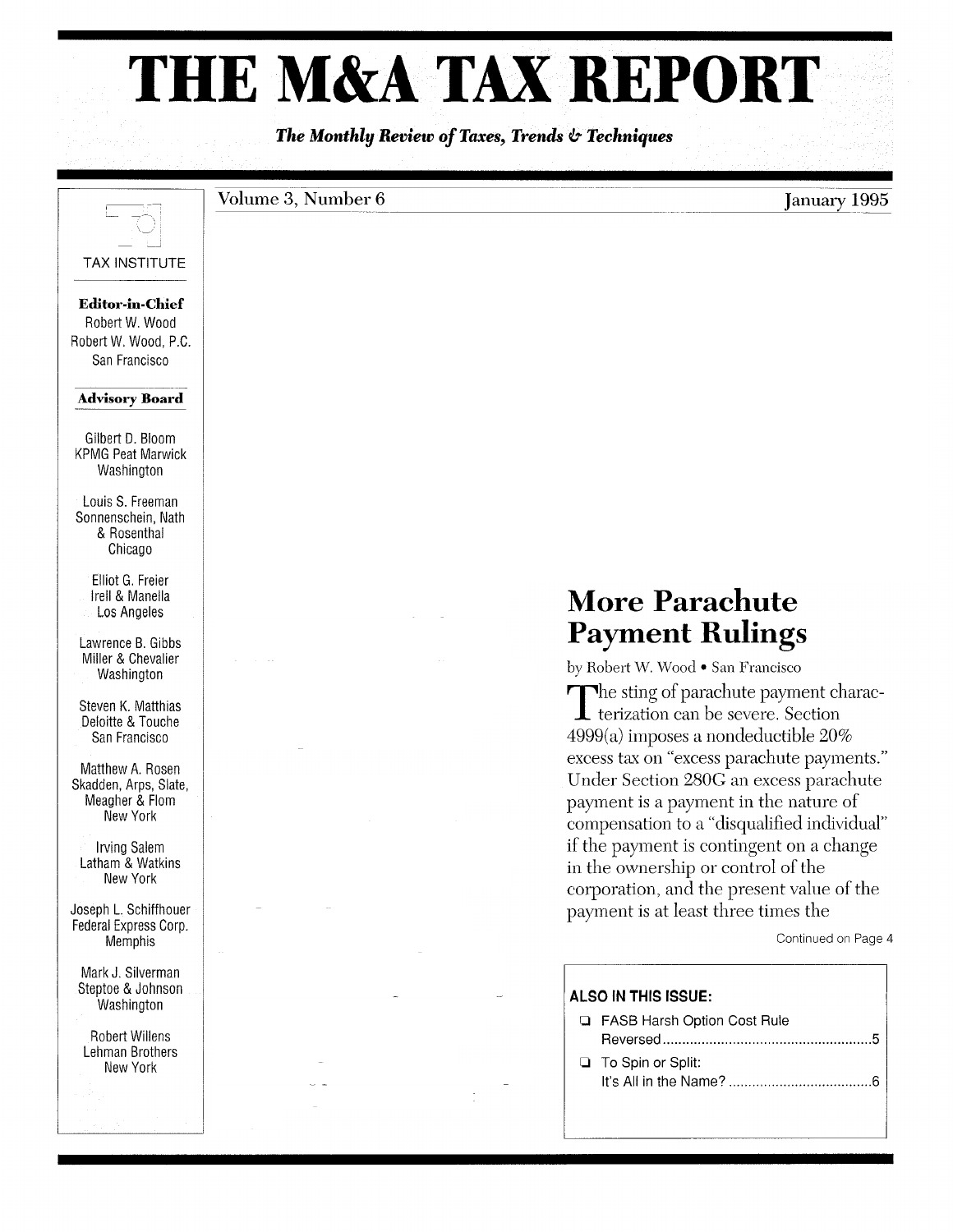### **FASB LAYS DOWN** Continued from Page 3

management and a commitment date has occurred.

1. An exit plan includes a change to distributed computer processing from mainframe computer processing that requires the purchase of new personal computers. The cost of purchasing the new personal computers is not an exit cost because the cost will benefit activities that will be continued. The cost fails to satisfy the condition that it neither be associated with nor benefit activities that will be continued.

2. An exit plan includes plant consolidations that are expected to lead to higher costs related to customer service problems. As a result, customer deductions (sales allowances) on sales *after* the commitment date are expected to be higher as a percentage of sales than historical amounts. The increase in customer service costs is not an exit cost because the cost is directly associated with generating revenues after the exit plan commitment date. The cost fails to meet the condition that it neither be associated with nor incurred to generate revenues after the exit plan's commitment date.

3. An exit plan includes a plant closure. The enterprise will operate the plant for one year from the commitment date to complete outstanding customer orders. Unfavorable overhead variances that will result from the fixed nature of certain manufacturing costs and the smaller number of units in production are not exit costs. The costs are neither contractual obligations nor incremental to other costs incurred by the enterprise in the conduct of its activities prior to the exit plan commitment date.

### **What the Future Holds**

It will be some time, of course, before the outcome of EITF 94-3 is clear. And some changes are likely. For example, although we have not had definitive confirmation, it appears that a decision may have been reached to fold discontinued operations accounting *(see* APB 30) into the broad restructuring category. We had speculated that, in the face of restrictions relative to restructuring accounting, corporations would attempt to qualify for "disc op" accounting-where loss accruals are more prevalent-applicable to the disposal of a

"segment" of an entity. This opportunity may now be unavailable.

Fortunately, though, the FASB has decided to delay the effective date of its statement regarding impairment of long-lived assets, including goodwill. Thus, goodwill write-downs will likely continue under the more permissive guidelines of present law throughout 1995.  $\blacksquare$ 

### **MORE PARACHUTE** Continued from Page 1

individual's "base amount." Disqualified individuals include most personal service providers that are officers, shareholders or highly compensated persons. The base amount is essentially annualized compensation for a five-year period ending before the date of change of control.

Given audit risks, in appropriate circumstances it may be wise to seek an advance ruling. For example, in Letter Ruling 9442010, the Service considered a restructuring that took place in three transactions. First, a holding company purchased newly issued shares of a subsidiary's stock and debentures. Then, the holders of the holding company's convertible debentures were given 79% of the shares of the subsidiary's stock and debentures in exchange for their convertible debentures in the parent. Finally, the holding company was merged into a subsidiary of the subsidiary (a second-tier subsidiary), with existing stockholders of the holding company receiving  $21\%$ of the post-restructuring voting power of the subsidiary, plus warrants.

This restructuring required regulatory approval, upon which it was conditioned. Furthermore, 90% of the holding company's debenture holders had to approve, plus a majority of the shareholders of the holding company. The holding company obtained these various approvals by negotiation with an unofficial committee of debenture holders that was disbanded after the restructuring. However, this committee was permitted to nominate new directors to fill new seats on the board of the subsidimy.

### **Is There a Parachute Problem?**

The question addressed in the ruling involved a member of the subsidiary's board. His severance Continued on Page 5